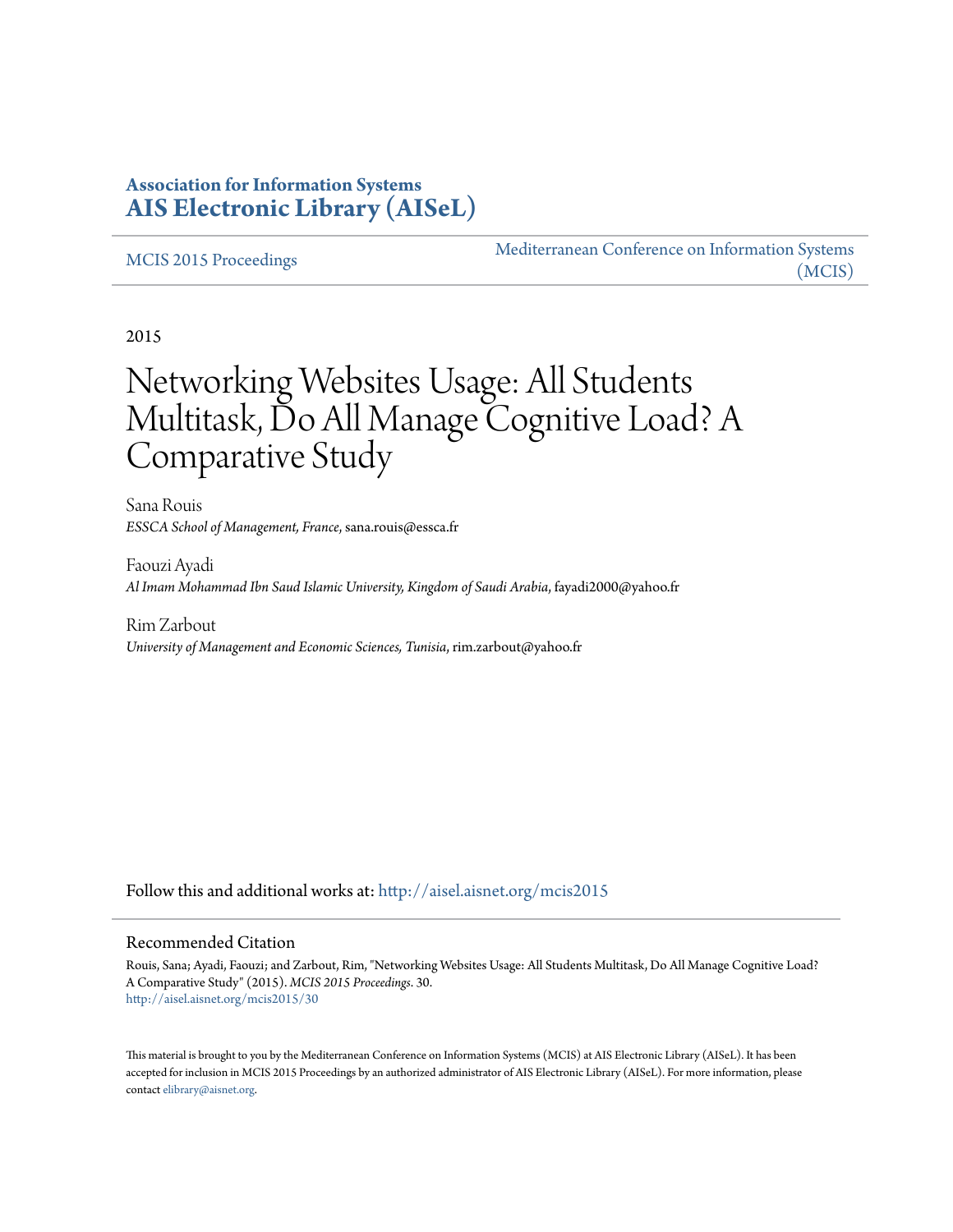# **NETWORKING WEBSITES USAGE: ALL STUDENTS MULTITASK, DO ALL MANAGE COGNITIVE LOAD? A COMPARATIVE STUDY**

*Research in Progress*

Rouis, Sana, ESSCA School of Management, France, sana.rouis@essca.fr

Ayadi, Faouzi, College of Economics and Administrative Sciences, Al Imam Mohammad Ibn Saud Islamic University (IMSIU) – Riyadh, Kingdom of Saudi Arabia, fayadi2000@yahoo.fr

Zarbout, Rim, University of Management and Economic Sciences, Sfax, Tunisia, rim.zarbout@yahoo.fr

# **Abstract**

*Social networking has been expanding widely for almost two decades. All students use social networking platforms and usage is more intense and complex to impact a whole era social life. Based on cognitive load theory and dual task approach, we measure the mediating effect of social networking sites*  usage on the impact of individuals' characteristics on their academic achievement. Research model *proposed presumes that basic values, personality traits and social status have an effect on Facebook usage and cognitive absorption which in turn have an effect on academic results. Research looks at Facebook usage for recreation into multitasking context and assesses moderating role of polychronicity capacity. Group comparison is used to analyze countries and gender differences.*

*Keywords: Facebook usage, cognitive absorption, basic values, personality traits, social status, polychronicity, academic achievement.*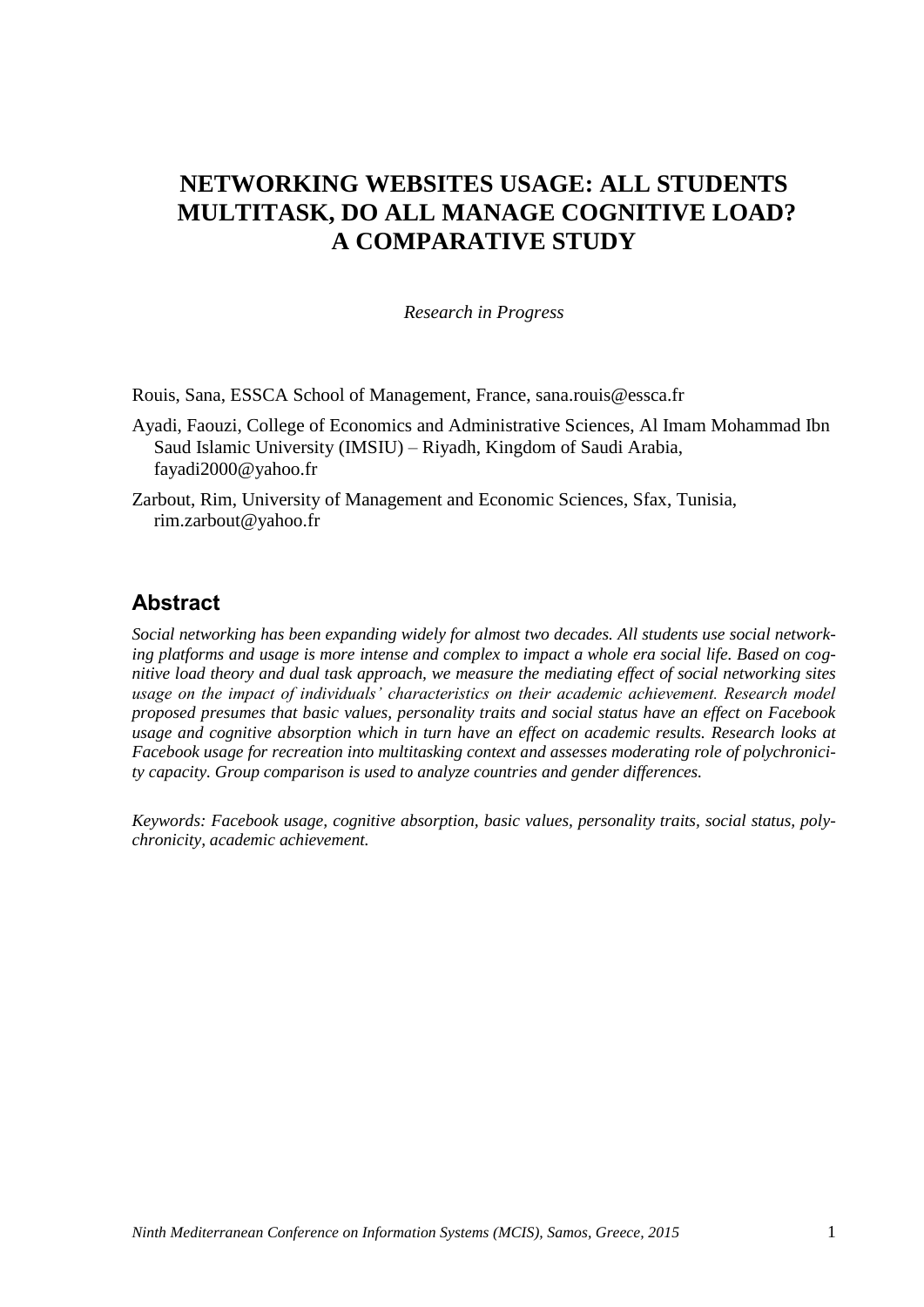# **1 Introduction**

For many years, there has been a widespread concern on students' performance. Many studies explored the impact of external aspects such as: students' socio-economic backgrounds (Tajalli and Opheim, 2004) and available opportunities (Boscardin et al., 2005). Others focused on the amount of effort shown by students in terms of their participation, discussion and interaction, either in class or during online sessions (Davies and Graff, 2005). Yet, others studies were concerned with educational methodologies such as the different methods used to assess students work, as well as the multiplicity of the information sources effect on students' performance (Greer, 2001; Funkhouser, 2003). All in all however, few studies looked at the impact of whether and how student's usage of the technology influences their achievement.

Based on cognitive load theory, past research focused on different ways information is presented to learners, bearing in mind the amount of distraction experienced by students as a result of being simultaneously attracted by different learning sources. In the present study we attempt to use the cognitive load theory to investigate the impact of the use of technology, outside the classroom, on students' performance. Special emphasis will be given to situations where, for example students are logged onto a social networking site while simultaneously doing their homework. Particular attention will be given to the usage of social media (SM) technologies and the cognitive load effect that these have on students. Such use is primarily being considered as a second task performed by students in order to have a better conditioning to improve their level of academic work.

A known fact is that many students spend most of their free time surfing the social websites. The advantages of this new social activity include a higher level of integration between teenagers and students, new friends are easy to find, as well as the continuous exchange of information and knowledge between students. On the other hand, unlimited exposure to these media is known to have an overall negative effect on students' performance. A browse through the pages of the more popular social networking sites will quickly reveal that many students constantly express their concern regarding their inability to concentrate on their academic work because they heavily distracted by these media.

This trend has been confirmed in a research study by Karpinski and Duberstein (2009), who concluded that in general, students using Facebook score lower grades than students who do not have access to such communities. While the former only spend an average of one to five hours a week to study at home, the average weekly study-time spent by non-users exceeds eleven hours. This situation can be attributed to an inappropriate direction of the students' attention which in turn leads to distraction, due to simultaneous multitask performance (Paas et al., 2003a; Paas et al. 2003b; DeLeeuw and Mayer, 2008).

On another hand, according to Karpinski and Duberstein, (2009), 79% of Facebook users (students) actually claim that spending time on social network sites does not interfere with their studies. Community members typically spend long hours interacting with each other, uploading videos and pictures, sharing web links, checking their inbox messages and sending their replies. Nevertheless, the number of active users of Facebook is steadily increasing, notwithstanding the adverse effects that this popular site may have on students' overall academic performance.

Indeed, educational authorities are rightfully concerned about how these media are affecting their students. On the other side, both parents and instructors need to understand the keen interest that students seem to develop for these technological wonders. Moreover, they should also learn how to react to this new trend. In this study, we question whether Facebook usage and cognitive absorption have negative effect on academic achievement on all students profiles combined?

The objectives of this research in progress paper would be to:

 Draw a research model that assesses the effect of Facebook usage on cognitive absorption and academic achievement and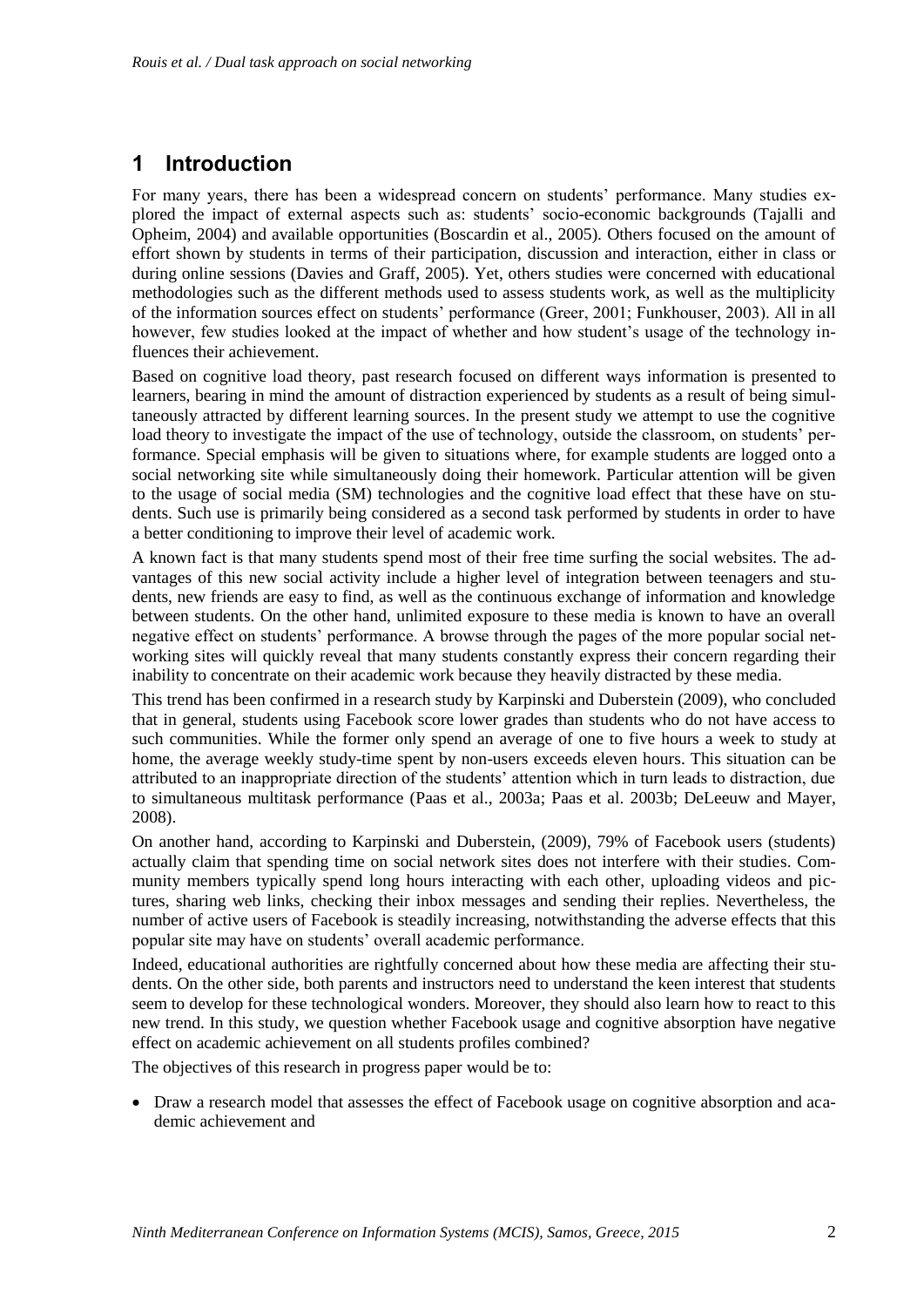Develop the research hypotheses that account of the role of students personal characters in determining Facebook usage and cognitive absorption level.

# **2 Theoretical Background**

Cognitive Load Theory (CLT), which aligns dual task approach, memory load, the distribution of the cognitive resources and split attention paradigm, is the underlying theory for this study.

### **2.1 Cognitive Load Theory (CLT)**

As an instructional theory, CLT focuses on load generated by a dual tasks carried out in the same time and assumes that individuals' working memory can only process limited number of items at the same time. Research on cognitive load has been the object of many experimental and on site studies conducted with the aim to forecast best instructional context to stipulate students to have better achievements (Brünken et al., 2003), but also, CLT argues that individual working memory load may be affected diversely depending on the sources for cognitive load (Brünken et al., 2003). It can result from the inherent nature of the learning materials presented to the students, so called intrinsic cognitive load; the way the content is presented to the learners (extraneous cognitive load) or the quantity of cognitive resources people are willing to devote for the learning task, so called germane load.

Besides, Paas (1992) distinguishes two components for the cognitive load that are mental load and mental effort. In fact, mental load refers to the load induced by instructional parameters such as task structure and sequence of the information and the learner's interest to the subject. It makes a cohesive presentation of the intrinsic, extraneous and germane load. Mental effort, however, refers to the amount of capacity that is allocated to understand the learning materials and get knowledge out of it; it makes a slight difference with the germane cognitive load. While the germane load relates to the connection the learner is having or bearing on the subject taught, the mental effort relays more to the endeavor learners are willing to bring in in order to achieve the learning assignment.

#### **2.2 The Dual task approach**

On the dual task approach, Brünken et al., (2003) distinguish two different ways of use considering either a primary task approach or secondary task approach. Primary task approach supposes that a secondary task is added to a primary one to stimulate the memory load to perform the primary task. The variable of interest here is performance on primary task, which would decrease in reaction to a higher cognitive load. Memory and cognitive loads increased by a secondary task load would impact a decrease on the performance on the main task. Built on the same line of reasoning, the secondary task approach uses the second task to measure the memory load induced by the primary task on the secondary one. The variable of interest in this case is the performance on the secondary task (Brünken et al., 2003).

In the present study, we apply the primary task approach to measure the impact of a secondary task (Facebook usage) on the primary task (learning process). The working load grows up with a secondary task inversely stimulating the memory load on the main (primary) task. This fact induces a decrease of the student performance due to split attention on occupations, performing studying and surfing on the social website simultaneously. Focus is on keen interest of students to the networking site, intensity of its use and content drawn on during that time.

Further, we develop the research model to address the research objectives.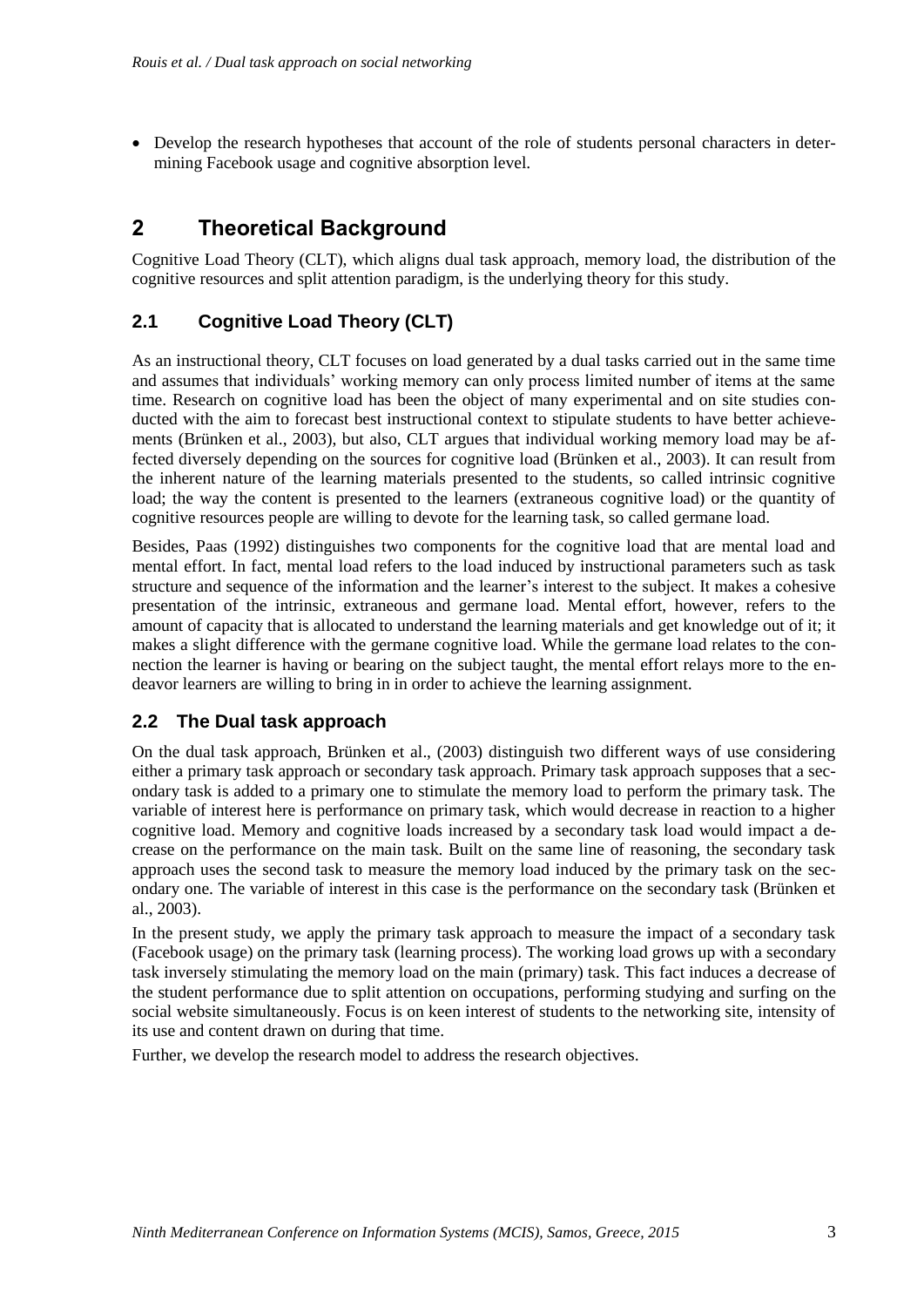# **3 Research Model**

#### **3.1 Antecedents to Facebook usage and cognitive absorption**

#### **3.1.1 Personality traits**

Personality has been brought to mind as for people's use of Facebook and its prediction to students' performance (Canales et al. 2009). Previous researches posit that personality has an important effect on students' results (Noftle and Robins, 2007, DeRaad and Schouwenburg, 1996; Digman and Takemoto-Chock, 1981). Distinct from a person's own intelligence, the personality influences students' academic performance (Noftle and Robins, 2007; Wagerman and Funder, 2007; Duckworth and Seligman, 2005). Several studies (Chamorro-Premuzic and Furnham, 2003; Rindermann and Neubauer, 2001; Blickle, 1996; Cacioppo et al., 1996; De Raad and Schouwenburg, 1996; Wolfe and Johnson, 1995; Goff and Ackerman, 1992) have been carried out with both college and universities students to analyse whether personality traits predict students' performance and achievements; controversial results have been concluded. While several earlier researches (Allik & Realo, 1997; Rothstein et al. 1994; Dollinger and Orf, 1991; Green et al. 1991; Mehta & Kumar, 1985) have concluded that personality doesn't significantly determine students' academic performance, more recent researches (Poropat, 2009; Tabak et al, 2009; Noftle and Robins, 2007; Conard, 2006; Chamorro-Premuzic and Furnham, 2003; Wolfe and Johnson, 1995) have argued that personality attributes are conclusive toward a better achievement in class. In fact, personality traits are associated to the ability of the person to do something, for instance to learn, and how the learner goes with the learning process. This stands for consistent evidence of the impact personality has on learners' results.

To this extent, where low agreeableness; high openness and high consciousness were initiated as predictors to achieve high scores; neuroticism, high agreeableness and extroversion pulled down the students' academic performance (Poropat, 2009; Tabak et al, 2009; Noftle and Robins, 2007; Conard, 2006; Chamorro-Premuzic and Furnham, 2003; Wolfe and Johnson, 1995). Indeed, Conard, (2006); Lounsbury et al. (2005) and Gray and Watson, (2002) studies have found that high level of **agreeableness** would favourably carry socialisation. People at this trait are straightforward, sympathetic and trustful (John and Srivastava 1999) which make easy for them to introduce themselves to new people they would meet on one website or the other. Their altruism, forgiving and tender-mindedness attitude facilitate their socialisation and they by far integrate social networks nowadays. Yet they might keep cautious attitude in terms of their interaction and content they provide on these websites.

**Extroversion** proves a quite similar attitude to agreeable people. However extroverts show more assertiveness, energy and excitement toward their surroundings. With their talkative character, outgoing stance and enthusiastic behaviour, they tend to be very sociable and adventurous than introverted but also agreeable people. Wiggins (1979), John and Srivastava (1999) and Judge et al. (2002) argue that extroverted people are dominant and effective in leading groups. Their agent character supports their success in this task. Extroverted people have self-confidence and are determinant and open which facilitate expressing their ideas, opinions and feelings more comfortably. Canales et al. (2009) identified that extroverted students have lower grades as a measure to their academic performance. Focus in the two studies is on how students are carrying out within their classes and difference in the conclusions can be explained by the level of attention given to the main task to perform. Extroverted students would be easily diverted from the main task of learning, being more attracted by an activity that absorbs their impulsiveness and excitement seeking. Moreover, Canales et al. (2009) study's outcome shows that extroverted (and neurotic) people are heavy users of Facebook suitably to their gregariousness and assertiveness. Thus, they would tend to be the owners of a big number of groups on this so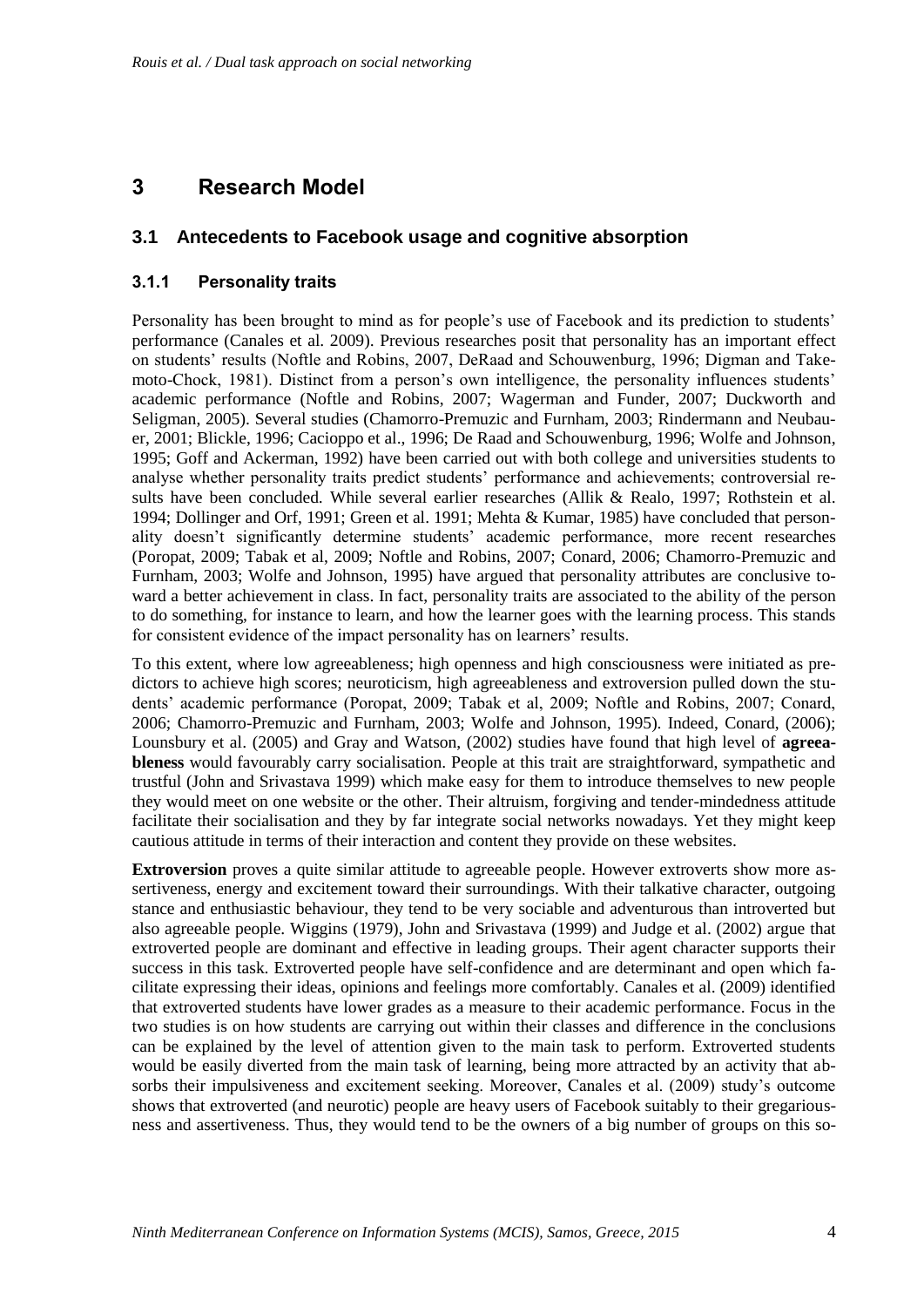cial network that lead discussions about many sorts of subjects that interest the audience of this community. Furthermore, as a deduction from Judge et al. (2007) and Canales et al. (2009) studies results, extroverted students tend to invest on time resources to spend more on social networking than studying. High mental effort is devoted to social activities such as group and instant discussions, video and pictures uploading and sharing which declines the mental effort allocated to the learning tasks.

Controversially, **conscientious** people as representation of directivity, self-discipline, organization and efficiency would better organize their involvement in more than one activity at once. Students with this specific character are deliberate and feel dutifulness, thus strive for achieving their objectives, for instance good academic results. Their sense of order, carefulness and competence make them methodical and scrupulous in their time management and the way they handle the tasks to perform. Students at this trait are more rigorous regarding their studies and feel responsible to accomplish expected results and can't tolerate to be careless. Being hardworking and persistent, conscientious students manage to achieve a high academic performance (Wolfe and Johnson, 1995, Judge and Ilies 2002, Barchard 2003; Conard 2006, Tabak et al. 2009)

**Neuroticism** as a negative nature would have a negative impact on performance (Barrick et al. 2001, Tabak et al. 2009). The specific personality character is expresses an unconstructive and unproductive temperament. People who regularly feel anxious, worried, not self-confident and shy tend to be introverted and participate only in activities that go with their personalities. They are either performing activities on their own, or unenthusiastically impact a group work. They either do not or rarely participate in social activities. With their continuous feeling of irritation and depression, they are more likely to do not choose to integrate a social community. However, with their character of vulnerability due to lack of self-confidence, they might tend to join social networking in answer to their impulsive, moody character and propensity to achieve content impression.

While previous studies have shown that neurotic people tend to over use internet (Hardie and Tee 2007, Hamburger and Ben-Artzi 2000), with the consideration of the interaction character within the social websites, we presume that neurotic people would either have passive presence on these websites.

Preliminary results from Canales et al. (2009) show that neurotic people use of Facebook positively correlates with the time spent on this social website, but this doesn't tell more about the extent of use and whether they have been interacting with others on the social website or not.

Curious people or people who are **open** to experience are imaginative, have large set of interests and like to explore new ideas. However, this doesn't necessary imply that they have an outgoing attitude or are adventurous. In fact, they act in terms of interests and curiosity about new ideas, with excitation and fantasy to added value they can get out of this openness to experience. Though, people with this personality trait are unconventional and stick to their values.

Referring to these definitions and outcomes from prior research, we hypothesize that:

#### **H1a: Personality traits has an impact on Facebook usage and**

#### **H1b: Personality trait has an effect on cognitive absorption on Facebook.**

#### **3.1.2 Basic values**

Largely discussed and used in political attitudes formation context, basic personal values refer to people's values and subjective beliefs (Schwartz, 1992). Schwartz (1992) categorizes personal basic val-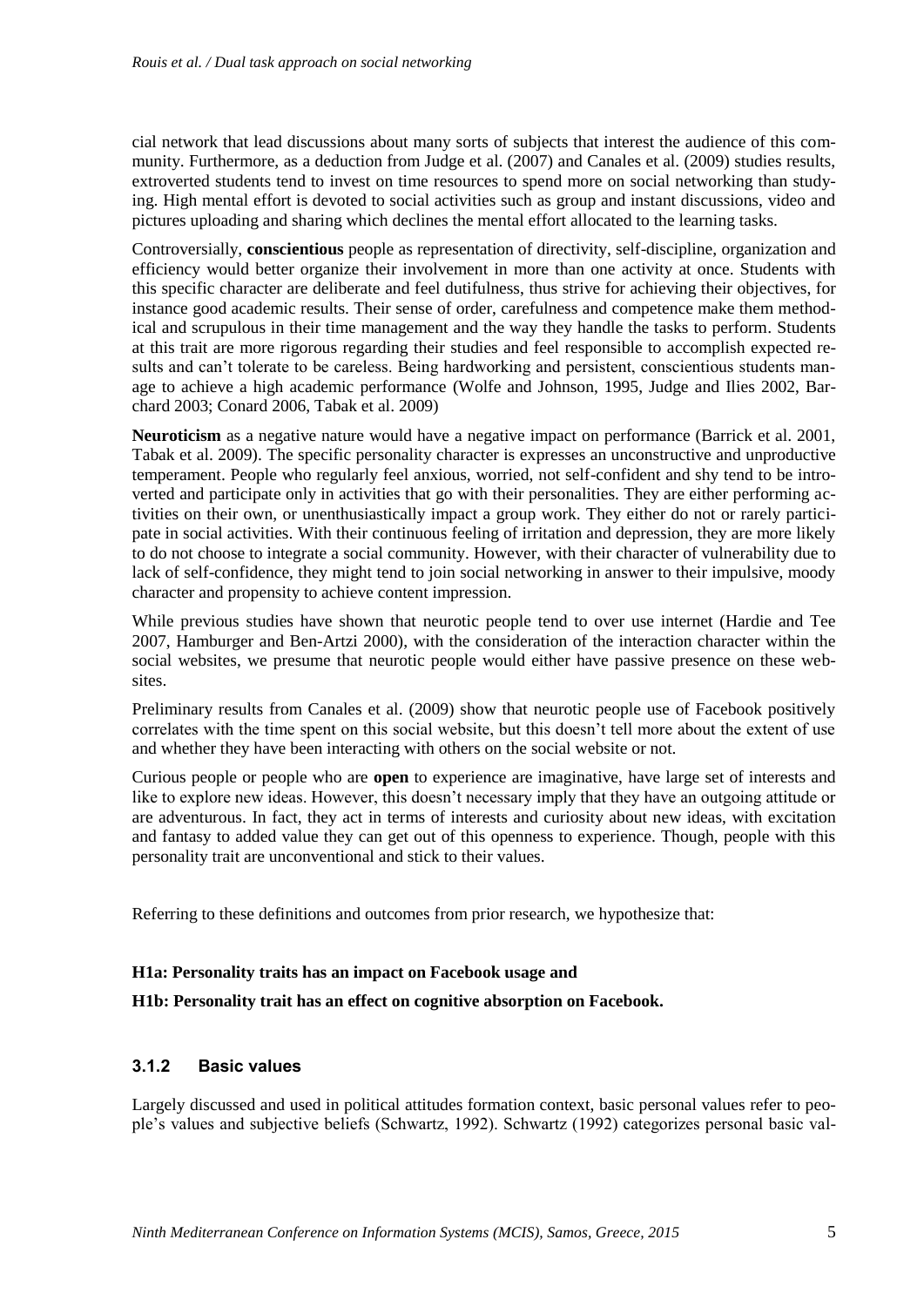ues into four dimensions which illustrate what people assume in their lives: with openness to change people are sociable and outgoing. They are determined and easily adopt changes to achieve objectives they set. Self transcendent individuals make their individual perceived success out of help they would be able to provide to others and support they can bring for any one that needs assistance. Self enhanced people are people full of inner energy more often willing to be contagious to each individual in continuous social interaction with them. Yet, conservative individuals need rather security, so they stick to tradition and conformity to principles (Schwartz, 1992, 2006, 2010, 2014).

We hypothesize that:

#### **H2a: Personal basic values have an impact on Facebook usage and**

#### **H2b: Personal basic values have an impact on cognitive absorption.**

#### **3.1.3 Social status**

Social status refers to a person's social position considering its wealth, occupation and education level (Adler and Stewart, 2007). While Adler and Stewart (2007) identify two ways to measure social status, objective and subjective ways, both tools are complementary, so they do not present the individual's information redundantly. While objective social status is measured by a tier party recognition of the family and individual wealth, occupation and education level, subjective social status reports these indicators adding respective weight to what should be valued more among the three dimensions.

Adler and Stewart (2007) posit to use MacArthur ladder for individuals to position themselves in comparison to their respective population which is a self-reported ranking and measure. However, objective social status scale present quantified measures of one's financial status, job position and education level. In these conditions, social status would define individuals' access to internet and social networking platforms in terms of devices used, accessibility of the internet service 24hours a day and individual availability to go on social networking sites.

We presume these attributes to affect students' presence on the social networking platforms, its duration and cognitive immersion to determine level of control one has on its presence on the social networking site, how enjoyable this experience gets, the number and nature of activities performed and recognition of the experience associated to the time spent on the platform.

Thus, we hypothesize that:

#### **H3a: High social status would increase Facebook usage.**

**H3b: High social status would increase the cognitive absorption on Facebook.**

#### **3.2 Facebook usage, cognitive absorption and students' achievements**

Social Media (SM), social networks or social networking websites; expressions seem to have different meanings, but refer to a common concept, a precursor that conducted the worldwide into a change allowing individuals to communicate instantaneously via networks (Lariscy, et al. 2009). Previously, tools that are used for social exchange, such as: email, intranet, blogs, videoconferencing, podcast, video sharing, instant message, events, social networking, text messaging, photo sharing, wikis, virtual worlds, social bookmarking, gaming, micro-blogging (presence applications) and news aggregation have been also call SM (Erych et al., 2008). In this study, by SM we refer more specifically to social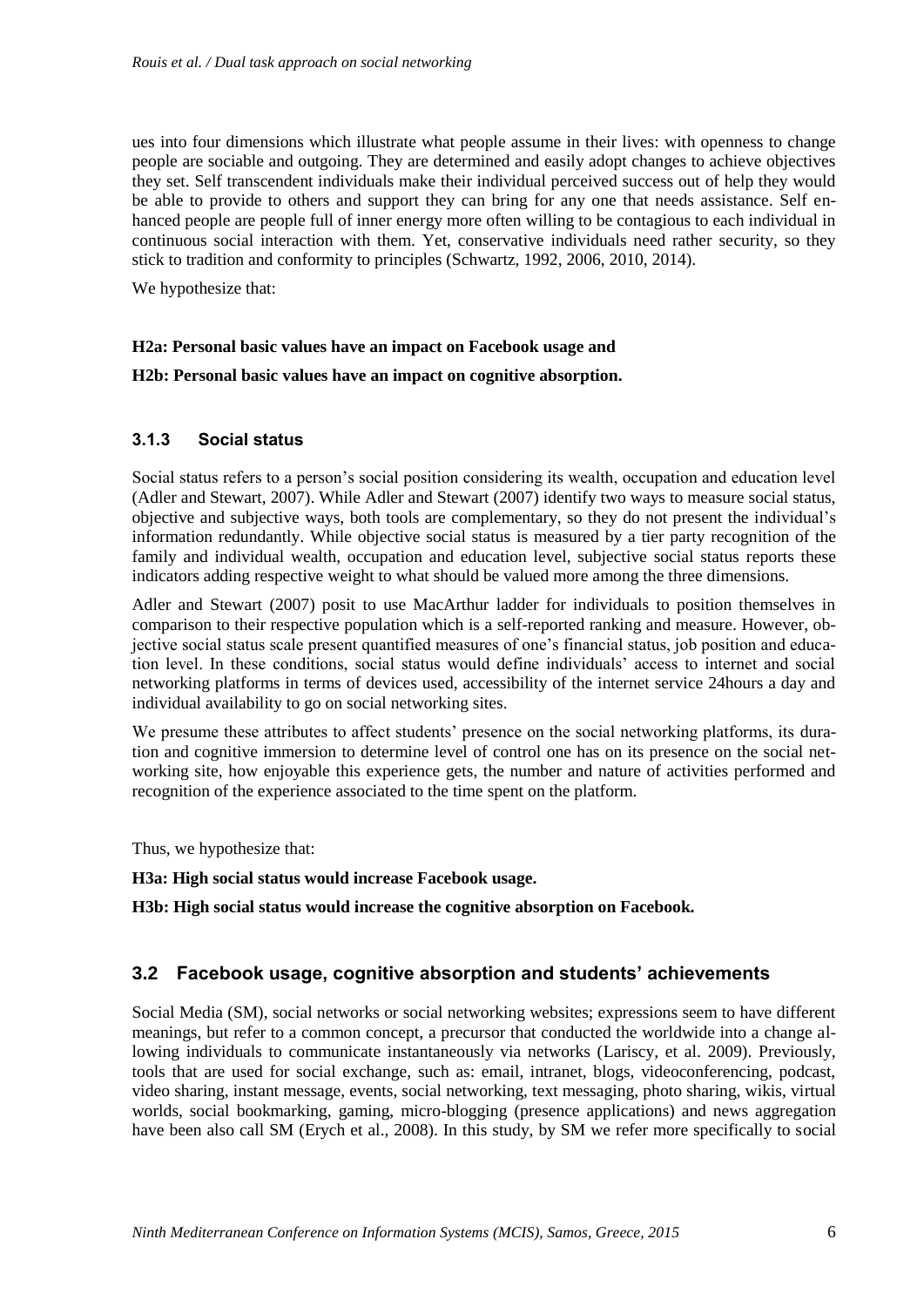networking websites and more specifically to Facebook. This system describes in itself the online practices that make use of technology and enable people to share content, opinions, experiences, insights, and technologies themselves. An illustration can be information shared via Twitter, videos shared on Youtube or Facebook or contacts and comments made on Facebook that point up the use of these new systems. Facebook as one of these social networks is today the top ranked in terms of use (Alexa Traffic Rank, 2010).

Karpinski and Duberstein's exploratory study (April 2009) posits that students spend from 3 to 4 hours a day on Internet and more than 5 hours per month surfing on Facebook. Statistics from the social media guide Mashable (October, 2009) show that people are spending about 5hours 39 minutes per month on Facebook. More recent study (November 2009) shows that Facebook surfers spend 3 full days per year on Facebook; which is equivalent to 6 hours per month. Statistics from the Facebook website itself (2010) points that 50% of their users that count over 400 millions, log on to the social website each day. Besides, debate wise from the International debate education association (IDEA) announces on February 2010 that facebookers spend 2.6 millions minutes (equivalent to about 43 334 hours) on the social network each day. This can be translated by an average time of 6 hours 30minutes per month per person. More recent statistics, (kissmetrics, 2015) show that average time spent on the social platform is 700min (11hours and 40mn per person per month). Wearesocial.com (2015) notes that average individual presence on Facebook is 4hours and 25min per day.

This is demonstrating a continuous increase of the usage of Facebook across the globe. Understanding how a computer, internet, (and more specifically Facebook use), can enhance or detract the students' achievements is the responsibility of both parents and teachers (Shields and Behrman, 2000) that need to understand this phenomenon. Furthermore, authorities are concerned and are wondering about the consequences to this extensive use for different groups of people. Besides, two recent studies (Karpinski and Duberstein, 2009 and Canales et al. 2009) have confirmed a negative impact of the time spent on this social network and their performance measured through their reported grade-point averages (GPAs). However, both studies have been run in US and focus was on the time spent on the social network, although Canales et al. (2009) spotlighted the role of the personality in determining the level of use of this social media.

As presented above, we presume that Facebook usage has a negative effect on students' achievements due to students' split attention on dual tasks. Students who are spending long hours a day surfing Facebook and exchanging with their friends online are taking time from their duties for the courses.

Furthermore, IT systems usage has been vastly discussed. This concept has had wide range of understandings and complex approaches (Venkatesh et al. 2008; Burton-Jones and Straub 2006; Jasperson et al. 2005; Straub et al. 1995). Technology use and Information system (IS) use has been the largest discussed approaches in the literature and business press. Reflections were mainly focused on information systems deployment and their success measurement through new technology use concept.

Venkatesh et al. (2008) highlight the importance of technology use itself but also the surrounding practices. Depending on the purpose of the system use measurement and the context of the system use itself, there are different approaches to represent the system use. Most common variables that apply to our context are: extend of student involvement in the use of this system, the duration of such use and the frequency.

In terms of cognitive absorption, Agarwal and Karahana (2000) have identified cognitive absorption as the construct that put together

Building upon this line of argument, we presume that:

#### **H4a: Usage of Facebook has a negative impact on students' achievements, and**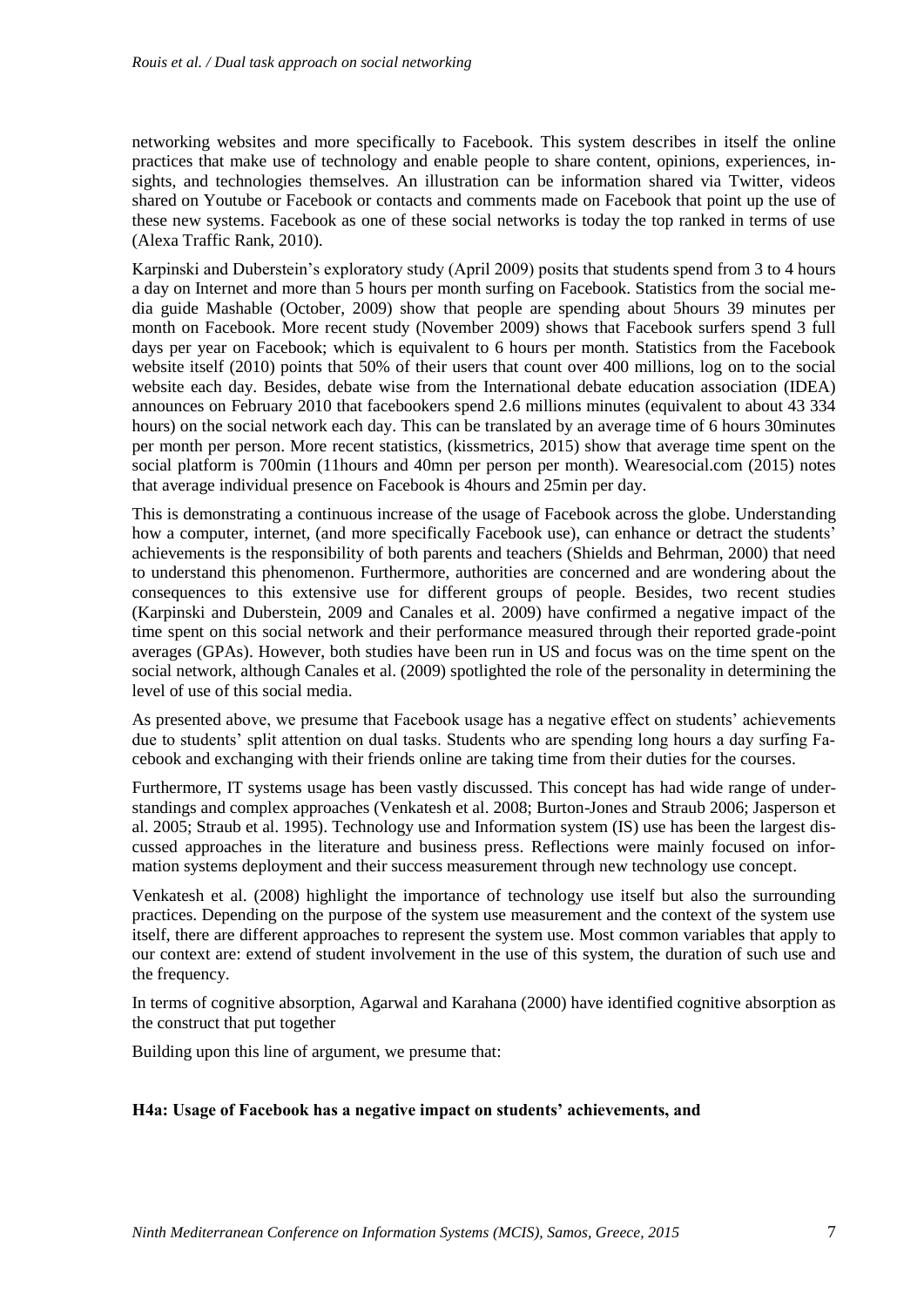#### **H4b: Cognitive absorption has a negative impact on students' achievements.**

We hypothesize also that high cognitive absorption would increase Facebook usage. Thus we test the following hypothesis:

#### **H5: High cognitive absorption would increase Facebook usage.**

#### **3.3 Moderating effect of polychronicity**

Polychronicity or multitasking has been widely discussed in previous researches mainly focused on time management in job performance (Hecht and Allen 2005; Kaufman-Scarborough and Lindquist, 1999, Slocombe and Bluedorn, 1999; Lee, 1999). The concept has been largely introduced as a cultural characteristic that varies across the countries. It relates to the way people of one country or the other are used to manage their daily activities (Lee, 1999). While monochronicity is about performing one task at once and scheduling tasks to be run one after the other, polychronicity is essentially about pairing at least two tasks at once (Hecht and Allen 2005; Kaufman-Scarborough and Lindquist, 1999; Lee, 1999). Therefore, we presume polychronicity varies cross countries and set the following hypotheses that presume the moderating effect of polychronicity on the impact of Facebook usage on the students' achievement as well as its moderating effect on the impact of cognitive absorption on students' achievement. We check polychronicity capacity across three countries sample. Then, we test whether a student with higher polychronicity ability would be less vulnerable to the negative impact of Facebook usage on his academic performance.

Thus, we hypothesize that:

**H6a: Polychronicity level has a significant moderating effect on Facebook usage impact on students' achievement.**

#### **H6b: Polychronicity has a significant moderating effect on cognitive absorption impact on students' achievement.**

The research model below (Figure 1) depicts the interdependencies defined above. Further, we describe the empirical study to be run with students who use Facebook.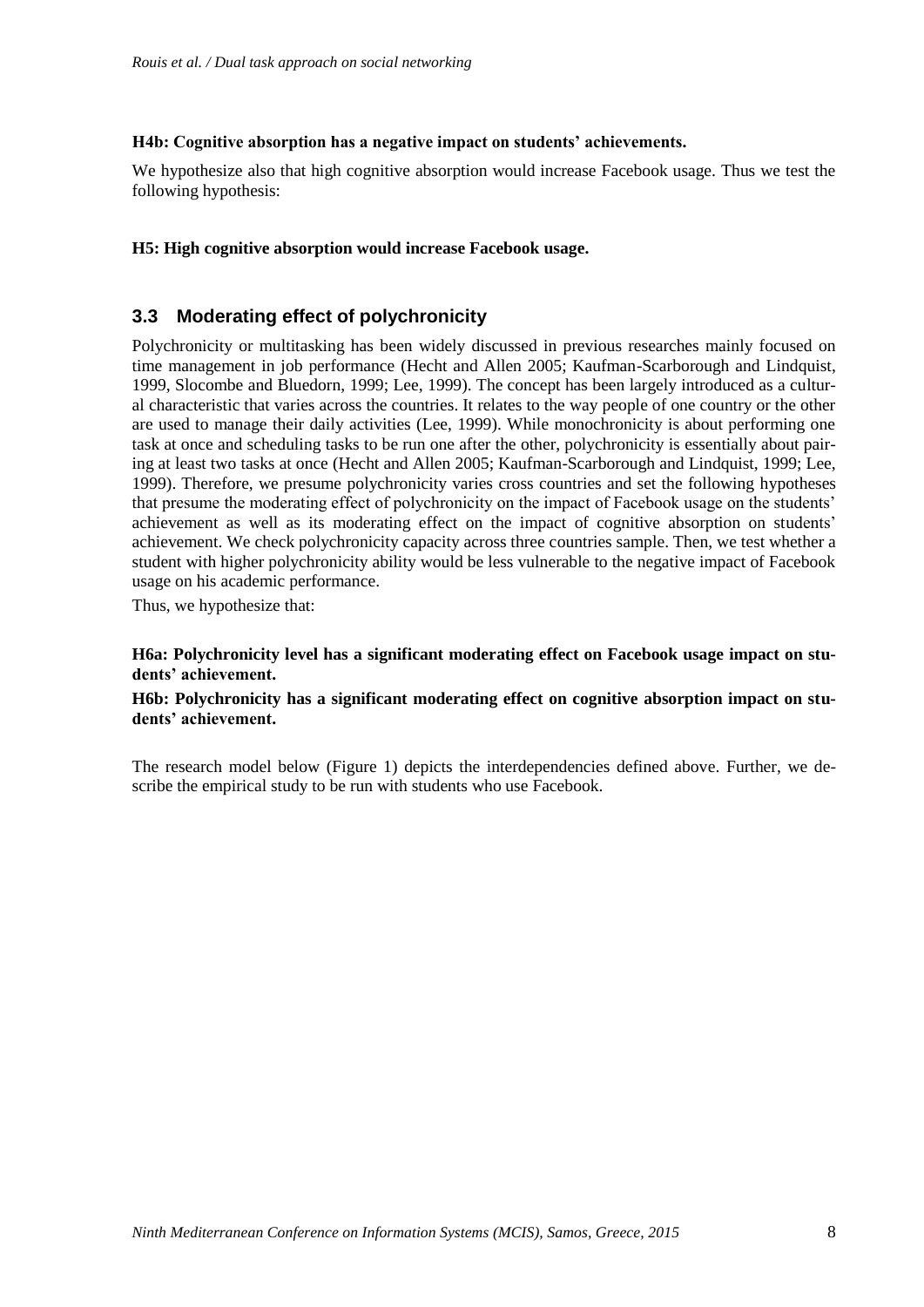

*Figure 1. Research Model*

# **4 Methodology**

### **4.1 Data collection**

A survey is being designed and will be sent to undergraduate business students from three schools of Management in three countries, France, Kingdom of Saudi Arabia and Tunisia.

### **4.2 Measures**

Measures used in the survey are adapted from confirmed studies in social and educational sciences where prior researches have shown reliability and validity in their respective contexts.

Yet, some changes occurred on the measures' wording in order to adapt the scales to the context of our study. Changes have mainly concerned "Facebook usage" construct. Measures have been used from "the Information System usage" at the Information System (IS) discipline.

Examples from the measures used are presented in the table 1.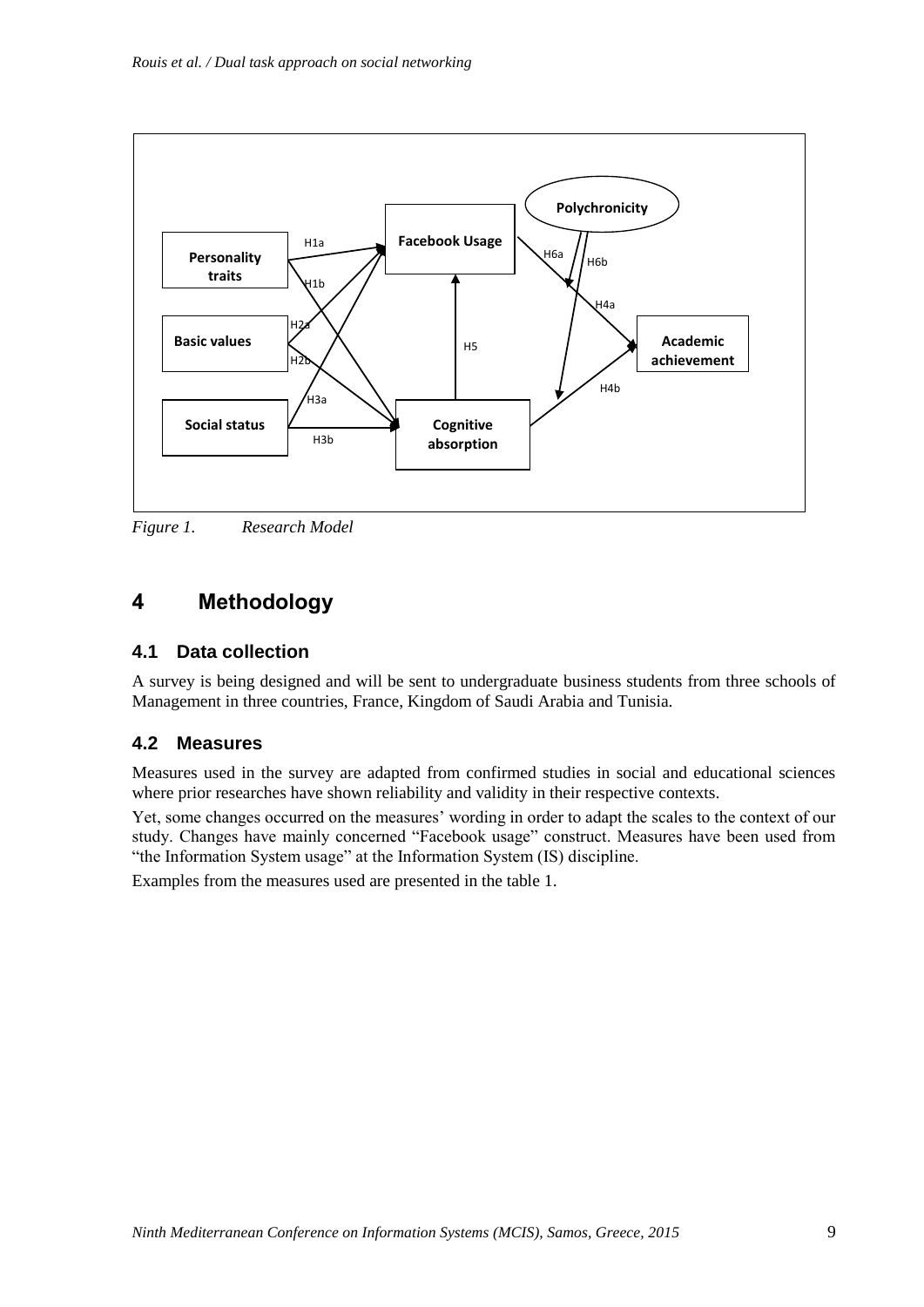| Constructs                              | <b>Measures</b>                                                                                                                                                                                                                                                                                                                                                              | Reference                                    |
|-----------------------------------------|------------------------------------------------------------------------------------------------------------------------------------------------------------------------------------------------------------------------------------------------------------------------------------------------------------------------------------------------------------------------------|----------------------------------------------|
| Facebook usage                          | Time spent<br>Frequency<br>Extent (activities)                                                                                                                                                                                                                                                                                                                               | Burton-Jones and Straub (2006)               |
| Cognitive ab-<br>sorption on the<br>web | <b>Temporal Dissociation</b><br>Time appears to go by very quickly when I am us-<br>ing the Web,<br><b>Focused Immersion</b><br>While using the Web I am able to block out most<br>other distractions.<br>Heightened Enjoyment<br>I have fun interacting with the Web.<br>Control<br>When using the Web I feel in control<br>Curiosity<br>Using the Web excites my curiosity | Agarwal and Karahanna (2000)                 |
| Personality<br>traits                   | Extroversion<br>I like to have a lot of people around me.<br>Agreeableness<br>I try to be courteous to everyone I meet.<br>Conscientiousness<br>I strive for excellence in everything I do.<br>Neuroticism<br>I often get angry at the way people treat me.<br>Openness<br>I have a lot of intellectual curiosity.                                                           | Costa and McCrae (1992)                      |
| Polychronicity                          | I do not like to do several activities at the same time<br>I should not try to do many things at once                                                                                                                                                                                                                                                                        | Kaufmann-Scarborough and<br>Lindquist (1999) |

*Table 1: Measures examples*

### **4.3 Data Analysis**

Collected data will be analyzed using structural equation modeling statistical method and SmartPLS package to test measurement and structural models. Convergent and discriminant validities will be measured for each construct and evaluate the significance level of hypothesized causal effects.

#### **4.4 Expected contributions**

The research study is expected to make contribution at two main levels:

- Develop a research model that account of combined personal characters that explain Facebook usage and online cognitive absorption.
- We will assess satisfaction with life variance explained by the research model. We will also analyze condensed effect of personality, basic value and social status and quantify explained variance of Facebook usage and cognitive absorption by respective individuals' profiles.

# **5 Conclusion**

Use of the social networks has been expanding very widely with the use of the social media such us MySpace, Youtube, Twitter or Facebook. Preliminary studies have analyzed the impact of personality traits on the use of these networks and its preliminary impact on the students' achievement. However,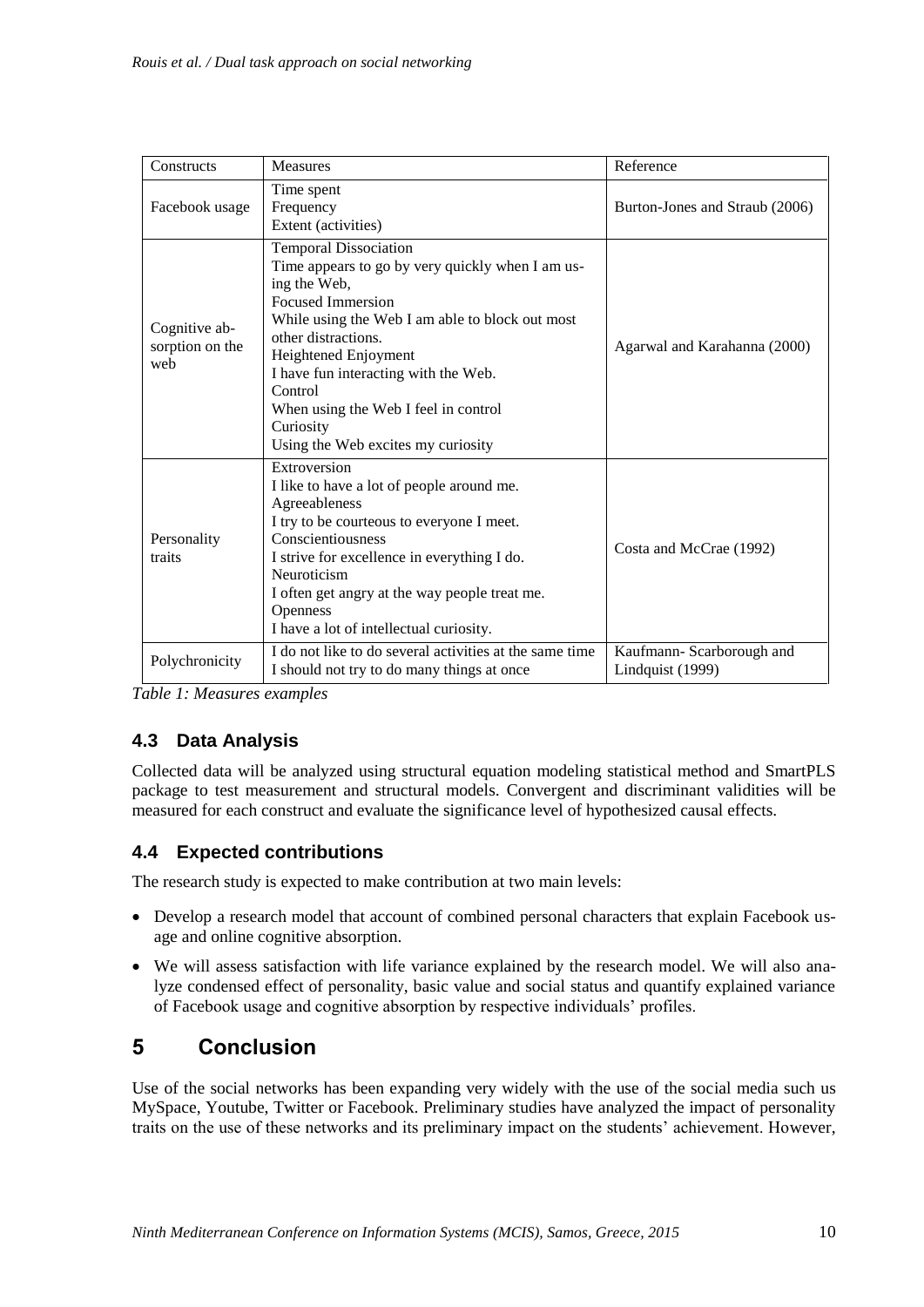little consideration has been given to the cognitive load induced by the pair run of both homework and interaction on the social websites. Lower reflection toward the impact of the mental effort the students devote to their studies was also stated. Taking into account these unexplored area to explain the real impact of the SM use on students' results, we presumed that simultaneous use of Facebook and homework preparation stimulates a high extraneous load that negatively impacts the working memory load. While a high cognitive load is experienced lower grades result.

The designed comparative study will allow comparing academic achievement for students with similar personal characters although in different cultural background settings, compare results from three countries two by two and assess to which extent Facebook usage and cognitive absorption are interdependent and would affect students' academic achievement while controlling the final results through the polychronicity capability level.

## **References**

- Adler, N. and Stewart, J (2007) 'The MacArthur Scale of Subjective social status'. Accessible at: [http://www.macses.ucsf.edu/research/psychosocial/subjective.php#measurement.](http://www.macses.ucsf.edu/research/psychosocial/subjective.php#measurement) (Visited 07/12/2015).
- Agarwal, R. and Karahanna, E. (2000) Time Flies When You're Having Fun: Cognitive Absorption and Beliefs About Information Technology Usage, *MIS Quarterly*, 4(1), 665-694
- Alexa Traffic Rank, June 2010. Retrieved from: [http://www.alexa.com/siteinfo/facebook.com.](http://www.alexa.com/siteinfo/facebook.com) Visited on 07/07/2010).
- Barrick, M.R. and Mount, M.K. (1991). The Big Five Personality Dimensions and Job Performance: A Meta Analysis. *Personnel Psychology*, March, 44(1), 1–26. doi: 10.1111/j.1744- 6570.1991.tb00688.
- Brünken, R.; Plass, J.L. and Leutner, D. (2003), "Direct Measurement of Cognitive Load in Multimedia Learning", *Educational Psychologist*, 38(1), 53–61
- Canales, C., Wilbanks, B. Yeoman, A. (2009). Does Facebook have negative impacts on academic performance? Facebook usage in relation to personality and academic performance. URL: http://www.covenant.edu/news/09.28.09. Visited on 06/06/2011.
- Eyrich, N. Padman, M.L. and Sweetser, K.D. (2008), "PR practitioners' use of social media tools and communication technology", *Public Relations Review*, 34, 412–414,
- Hardie, E. and Tee, M. Y. (2007). Excessive Internet Use: The Role of Personality, Loneliness and Social Support Networks in Internet Addiction. *Society*, *5*(1), 34-47. URL http://hdl.handle.net/1959.3/5548. Visited on: March 02, 2011.
- Karpinski, A.C. and Duberstein, A. (2009), A description of Facebook use and academic performance among undergraduate and graduate students. American Educational Research Association (AERA) Conference, San Diego, 13-17 April.
- Lariscy, R.W., Avery, E.J., Sweetser, K.D and Howes, P. (2009), "Research in brief: An examination of the role of online social media in journalists' source mix", *Public Relations Review* 35, 314–316.
- Paas, F. (1992) "Training Strategies for Attaining Transfer of Problem-Solving Skill in Statistics: A cognitive Load Approach", *Journal of Educational Psychology,* 84(4), 429-434.
- Paas, F. and Van Merriënboer, J.J.G. (1994), "Instructional control of Cognitive load", *Educational Psychology Review,* 6(4), 351-371.
- Paas, F.; Renkl, A. and Sweller, J (2003a), "Cognitive Load Theory and Instructional Design: Recent Developments", *Educational Psychologist*, 38(1), pp.1-4.
- Paas, F; Tuovinen, J.E.; Tabbers, H. and Van Gerven, P.W.M. (2003b), "Cognitive Load Measurement as a Means to Advance Cognitive Load Theory", *Educational Psychologist*, 38(1), 63–71
- Schwartz et al. (2014) "Basic Personal Values Underlie and Give Coherence to Political Values: A Cross National Study in 15 Countries" *Political Behavior*, 36(4), 899-930, December.